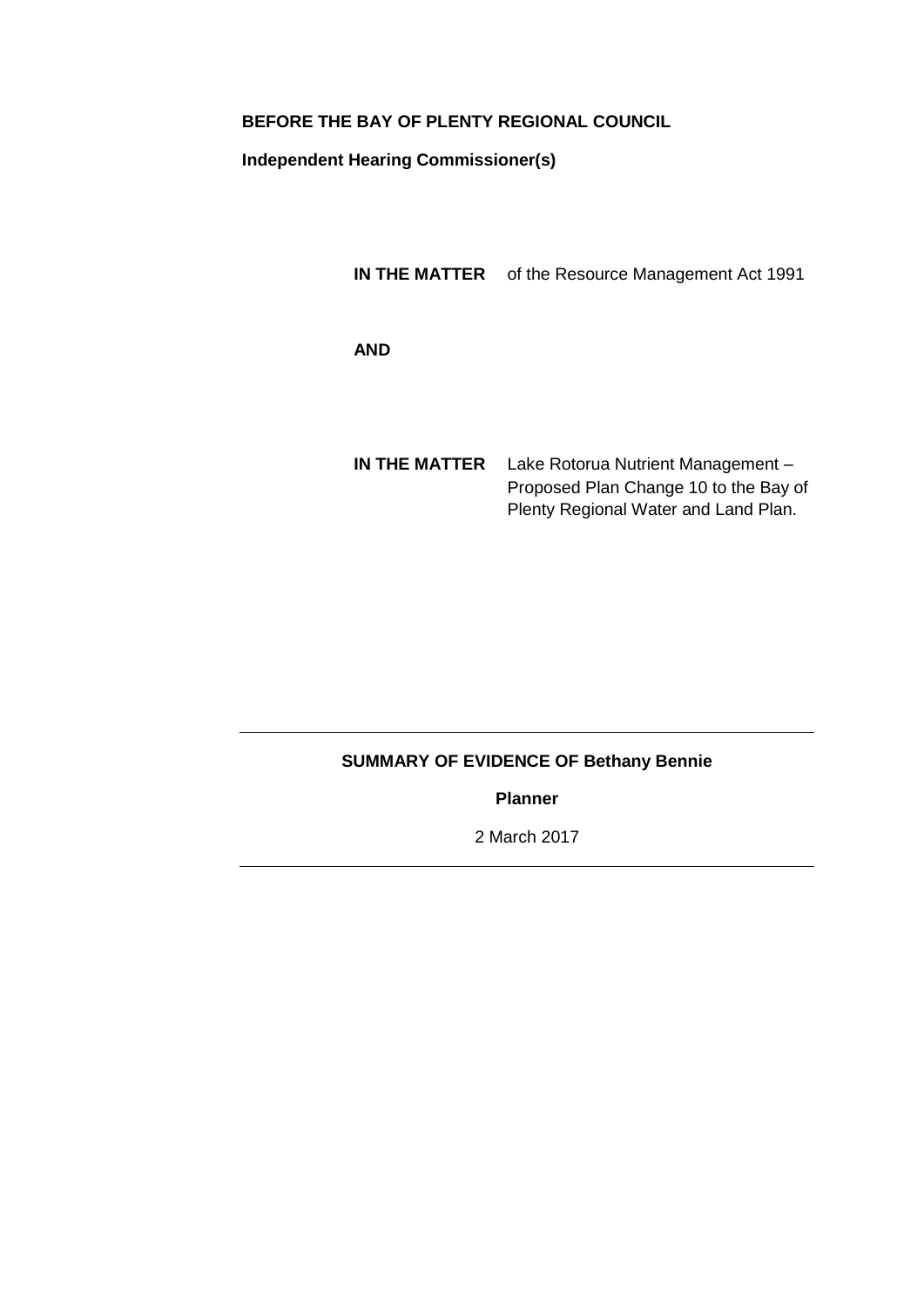## **1.0 QUALIFICATIONS AND EXPERTISE**

- 1.1 My name is Bethany Bennie, and I have been employed as a Planner at Boffa Miskell Limited (BML) for the past three years. I hold the qualification of Master of Planning Practice from the University of Auckland and I am an Intermediate Member of the New Zealand Planning Institute.
- 1.2 In this matter, I was engaged by The Fertiliser Association of New Zealand (FANZ) to prepare a submission on the Proposed PC10 (Lake Rotorua Nutrient Management) to the Bay of Plenty Regional Water and Land Plan (PC10) in April 2016 and a further submission in September 2016.
- 1.3 In this summary of my evidence, I have concentrated on the main issues of concern, being OVERSEER® Version Updates, Input Controls, Non-Complying Activity Status and Schedule LR Six. I have briefly summarised a number of other matters addressed in my evidence in Para 1.15 below.

### **OVERSEER® Version Updates**

- 1.4 In its original submission FANZ sought that a generic reference to the most recent version of OVERSEER® be used throughout PC10, seeking that any figures/data subject to change by version updates should sit outside the Plan in a reference document. This is because once an OVERSEER® version is updated, the previous version is no longer available.
- 1.5 Council accepted this and developed reference files to manage the OVERSEER® version updates.
- 1.6 However, as discussed in my evidence, I do not believe the current wording of PC10 has adequately managed OVERSEER® version updates. I therefore seek the following:
	- Clarity on how new Start Points, Managed Reduction Targets (MRTs) and Nitrogen Discharge Allocations (NDAs) can be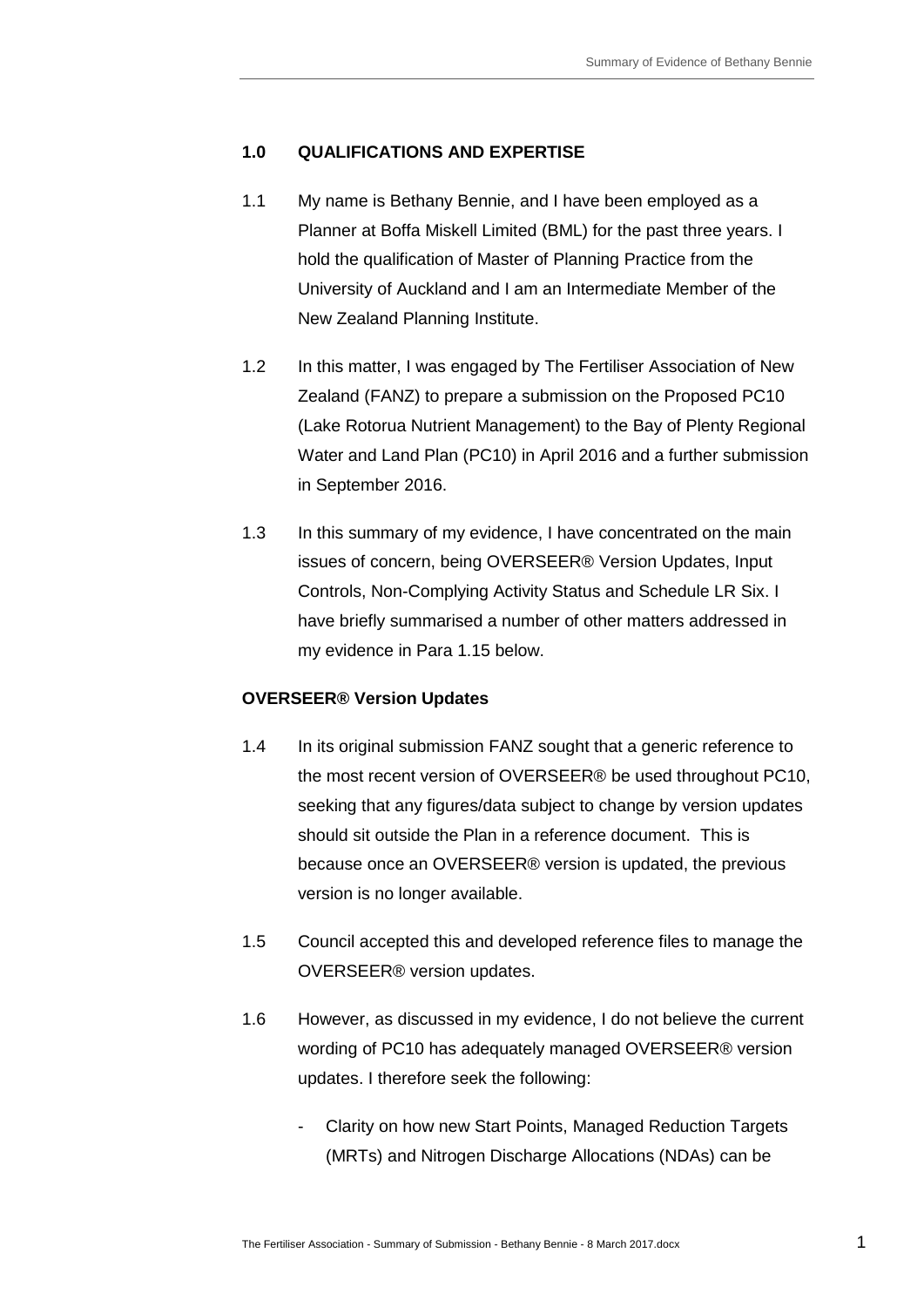established under Schedule LR One and Schedule LR Five when both reference OVERSEER® 6.2.0.

- Clarity on the implementation of Rule LR R10(a). As the Plan currently reads, LR R10(a) requires a new 2032 NDA and a new MRT to be calculated in accordance with Schedule LR One. However, Schedule LR One requires benchmarks to be run through OVERSEER® 6.2.0. As this version of OVERSEER® is no longer available, LR R10(a) cannot be met.
- Replacing references to OVERSEER® 6.2.0 with a generic reference to 'the latest version of OVERSEER® ' in the following policies and schedules (suggested wording available in Appendix C of my evidence-in-chief):
	- a. Policy LR P3(c)
	- b. Policy LR P12 (as recommended in the Officer's Report)
	- c. Schedule LR One (A) & (B)
	- d. Schedule LR Five (A.2) & (A.3)
	- e. removing Table LR 4 from within the plan and sit it outside of the plan.
- Retaining the following references:
	- i. Table LR 1 and Table LR 2 referencing OVERSEER® 5.4. These tables are giving context to the values that informed the Integrated Framework and therefore the Plan Change.
	- ii. Table LR 3 referencing OVERSEER® 6.2.0. This table informs the reader of the sector contributions that again informed the Plan Change.

#### **Input Controls**

1.7 I oppose the use of 'input controls' in the rule framework as it is my understanding that an increase in nitrogen use by a farming activity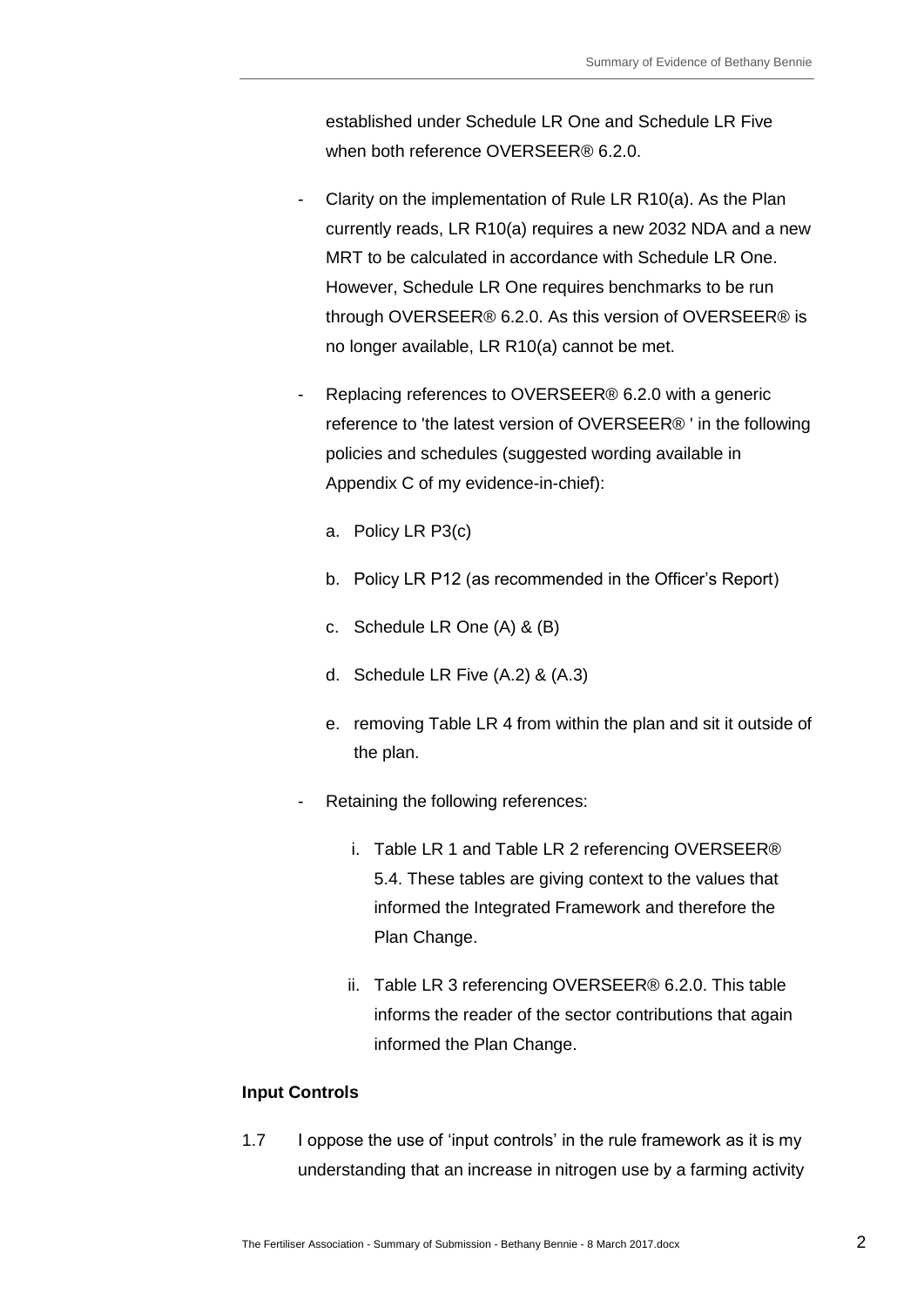does not necessarily translate to an increase in the nitrogen loss from land.

- 1.8 I support output based management which addresses the losses from land as it is the loss which gives rise to the adverse environmental effects. This approach also allows for farmer flexibility and innovation in reducing nitrogen losses from farming activity.
- 1.9 I seek the following amendments to LR R1(a), LR R4(c), LR R5(a), LR R6(b), and LR R7(c):

There is no increase in the nitrogen loss from land due to increases in effective area, nitrogen inputs or stocking rates from 29 February 2016 that may contribute to an increase in nitrogen loss onto, into or from land.

1.10 Rule LR 4(a) also implies an input control through reference to stocking rates in Schedule LR Two. However, it is recognised that where it is not warranted to conduct a detailed nutrient budget on a low intensity farm system or a small farm area, the option to have a 'look up table' of stocking rates is a simple pragmatic approach providing a surrogate for nitrogen loss values.

#### **Non-Complying Activity Status**

- 1.11 I seek that PC10 provides for a restricted discretionary or discretionary activity status to apply to activities that cannot meet the permitted and controlled activity standards. I seek this outcome for the following reasons:
	- I understand that a non-complying activity status is often applied to activities that are not anticipated by a plan or where the effects require a higher level of identification or assessment. In regard to PC10 the effects of any activity that does not meet the relevant standards/conditions is not unanticipated or unknown as they are likely to be related to achieving the sustainable lake load of 435 tonnes of nitrogen per annum.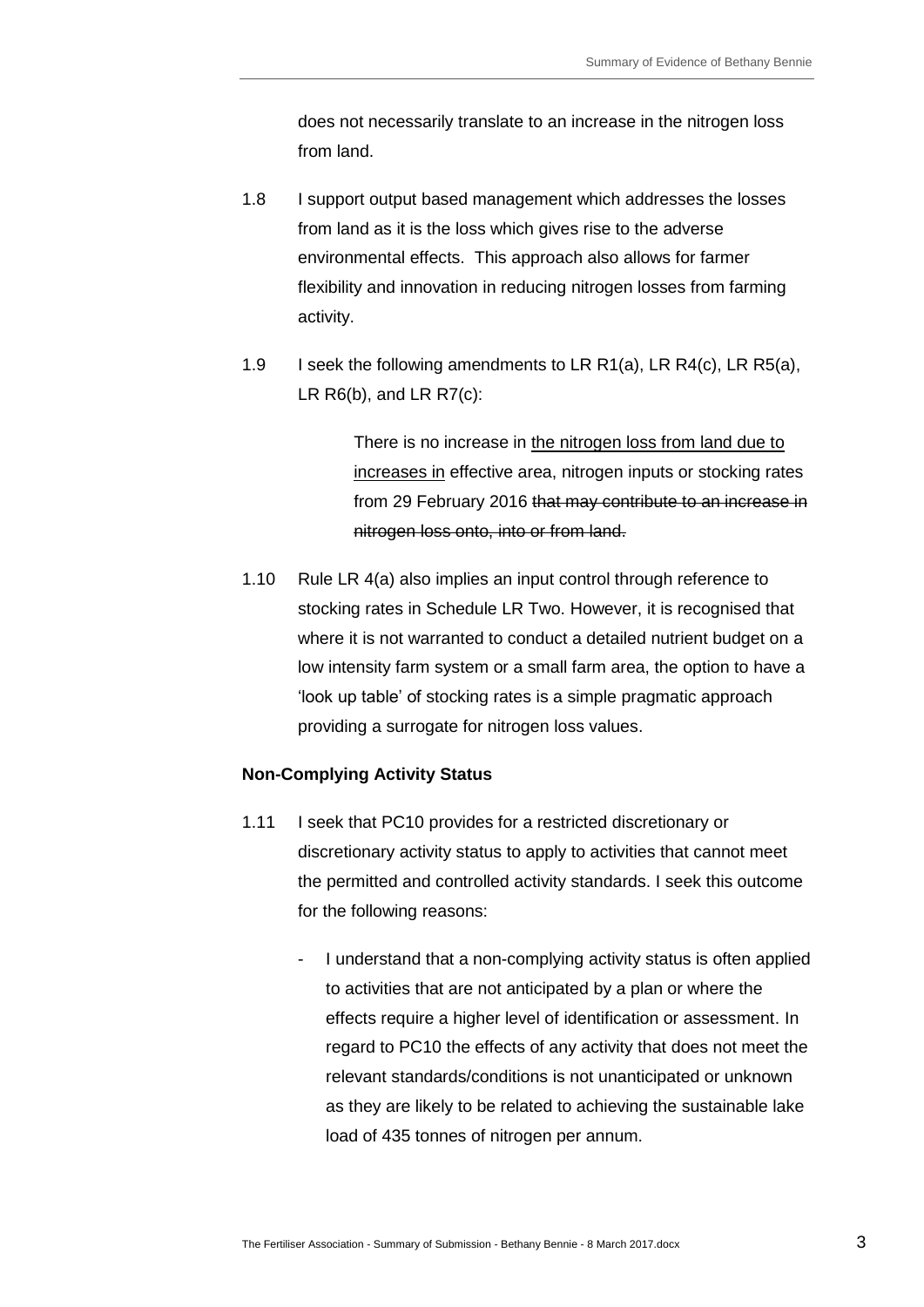- The policy context in which a non-complying activity would be considered includes new Policy LR P11. This Policy seeks to 'avoid' the ongoing operation of farms without an NMP. This does not take into consideration the scale of the effects, which may not be 'minor' in terms of the 'eye of a needle' test but may not adversely affect the Council's ability to achieve the sustainable lake load of 435 tonnes of nitrogen per annum.
- I consider that the potential economic and social effects of declining applications for faming activities that may have a minimal effect on the overall lake load need to be considered. These may be far greater than the environmental effect.
- 1.12 I therefore consider it appropriate to:
	- Apply a restricted discretionary status to activities that do not meet the permitted activity standards.
	- Apply a discretionary activity status to activities that do not meet the controlled activity standards.
	- Delete new Policy LR P11 as recommended by the Officer's report and include policies that provide a framework to consider innovation in managing nutrient run-off and reflect the changing nature of farming and management practices

#### **Schedule LR Six**

- 1.13 As currently worded Schedule LR Six, (5) (a) (ii) requires from the outset, the mitigations and pathway which will achieve the NDA allowance allocated to the property by 2032. Schedule LR Six (5)(a)(ii) states that future pathways 'must be able to be demonstrated as modelled probabilities'. It is not clear how these probabilities can be generated.
- 1.14 In light of the above, the following amendment to Schedule LR Six (5)(a)(ii) is suggested:

(ii) A pathway including a schedule of mitigation actions, described land uses and OVERSEER® (or other model) input parameters that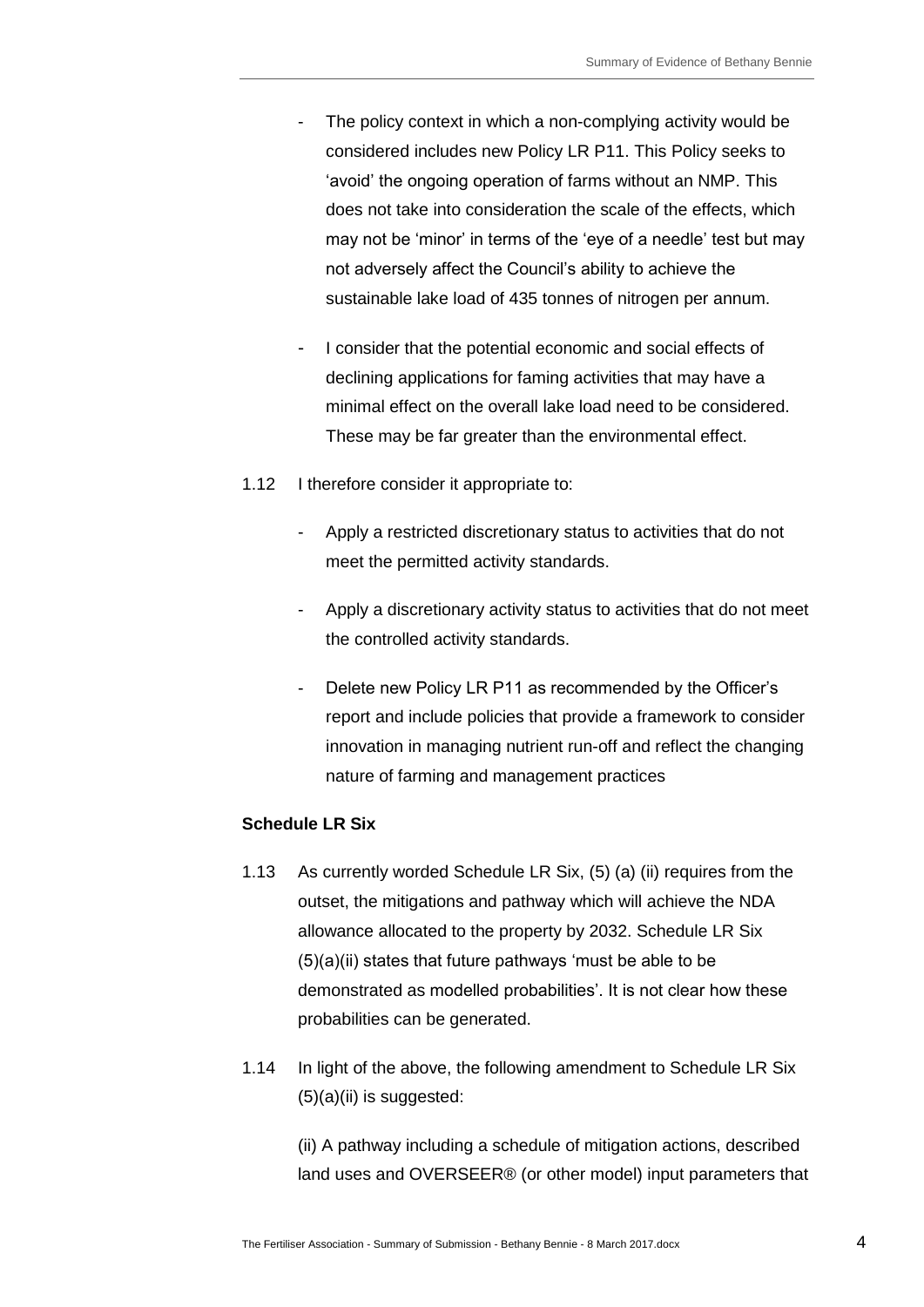demonstrates managed reduction to achieve the next Managed Reduction Target in accordance with LR P8.

(iii) A pathway demonstrating potential mitigation actions and/or adaptive management options to achieve future MRTs and the 2032 NDA in accordance with LR P8.

#### **Other Matters**

- 1.15 As per my evidence and associated appendices, I have sought a number of other changes to PC10 being:
	- Clarification of the permitted activity requirements in the context of the policy framework;
	- Amendment of Rule LR R2 to ensure that it is only the NDA's and MRO's from forestry/bush/scrub blocks that are not permitted.
	- Amendment of Matter 1 of Rule LR R7 to require annual land use information records to indicate that the farm system remains consistent with the farm information used for the current OVERSEER® estimates.
	- Deletion of Condition(iii) of Rule LR R8 to LR R11 or amend the wording at the of the rules to clarify that the written approval of the landowner is required.
	- Amendment of the definition of 'Suitability Qualified and Experienced Person' to refer to the '*Certified Nutrient Management Adviser, certified under the Nutrient Management'*.
	- Amendment of the definition of 'Significant Farm System Change' to refer to farm '*system*' rather than '*practice*' and '*annual average nitrogen loss*' instead of *'discharge'* and use this term consistently throughout the Plan (i.e. in Schedule LR One).
	- Amendment of Schedule LR Two to clarify that Stocking Rate limits are default representations of the nitrogen loss value and